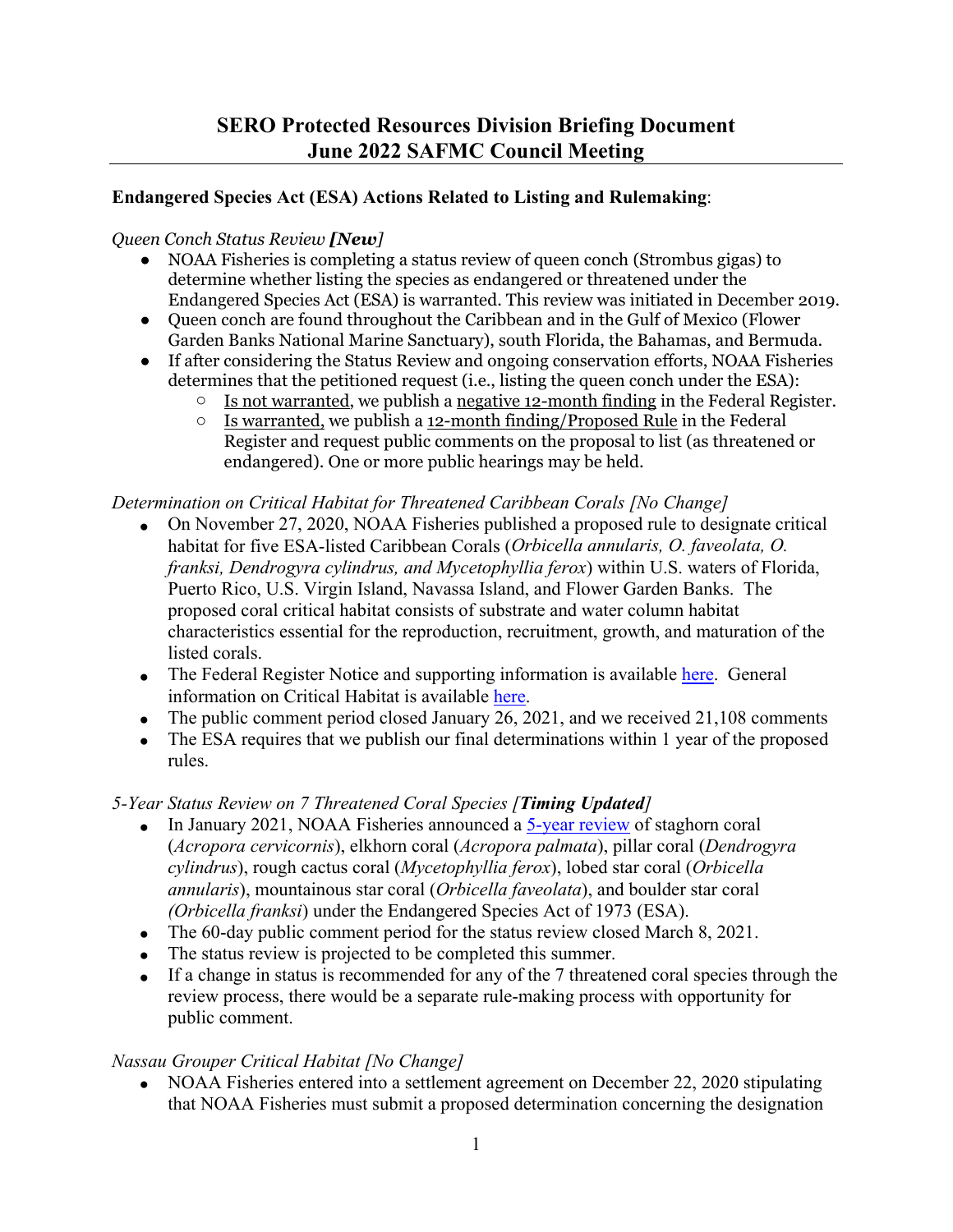of critical habitat for the Nassau grouper to the Federal Register by December 30, 2022. If NOAA Fisheries determines to propose critical habitat, NOAA Fisheries must submit for publication in the Federal Register a proposed critical habitat rule on that same date, and (to the extent a proposed rule has been published) a final rule by December 29, 2023.

- To determine potential critical habitat areas, we are currently reviewing available data on the Nassau grouper (e.g., information that was completed in support of the ESA listing, the proposed and final listing rules for Nassau grouper, recent biological surveys and reports, and peer-reviewed literature).
- Potential critical habitat areas include the Southeast coast of Florida, areas around Puerto Rico, areas around the U.S. Virgin Islands.
- Fishery Management Councils and the public will have the opportunity to provide comments if critical habitat is proposed (i.e., a comment period will automatically be included if a rule is published).
- •

# **ESA Section 7-Related Actions and Other ESA News:**

## *Dolphin Wahoo FMP Consultation [No Change]*

• SERO SFD in its role as the action agency is working to complete a draft biological assessment for the consultation on the fishery.

## *Coastal Migratory Pelagic Resources (CMPR) Consultation [No Change]*

• SERO Protected Resources Division is working on an amendment to the CMPR FMP to address oceanic whitetip sharks and giant manta ray.

# **Marine Mammal Protection Act (MMPA) Actions and Other MMPA News:**

### *Atlantic Large Whale Take Reduction Team [Updated]*

- **Phase 1:** Risk reduction from Northeast lobster & Jonah Crab trap/pot fisheries
	- Minimum target from 2019 ALWTRT meeting
	- Completed September 17, 2021 via [Final Rule](https://www.fisheries.noaa.gov/action/final-rule-amend-atlantic-large-whale-take-reduction-plan-reduce-risk-serious-injury-and)
- **Phase 2:** Risk reduction from all other ALWTRT coast-wide fisheries:
	- Coast-wide gillnet
	- Multi-species trap/pot
	- Mid-Atlantic lobster
	- New risk reduction estimate due to new population data
	- **Meeting held May 9- 13, 2022--Key outcomes available soon**
		- Southeast measures discussed focused around precautionary measures-
			- Continue to move forward with ropeless research with black sea bass fishery
			- Consolidate a single Southeast trap pot area spanning from NE Florida to NC that would require weak rope, weak links, and single pots
		- **Follow-up meeting will occur to discuss final Team recommendations**.
- **Phase 3:** remaining risk from NE lobster and Jonah crab to hit 90% estimated reduction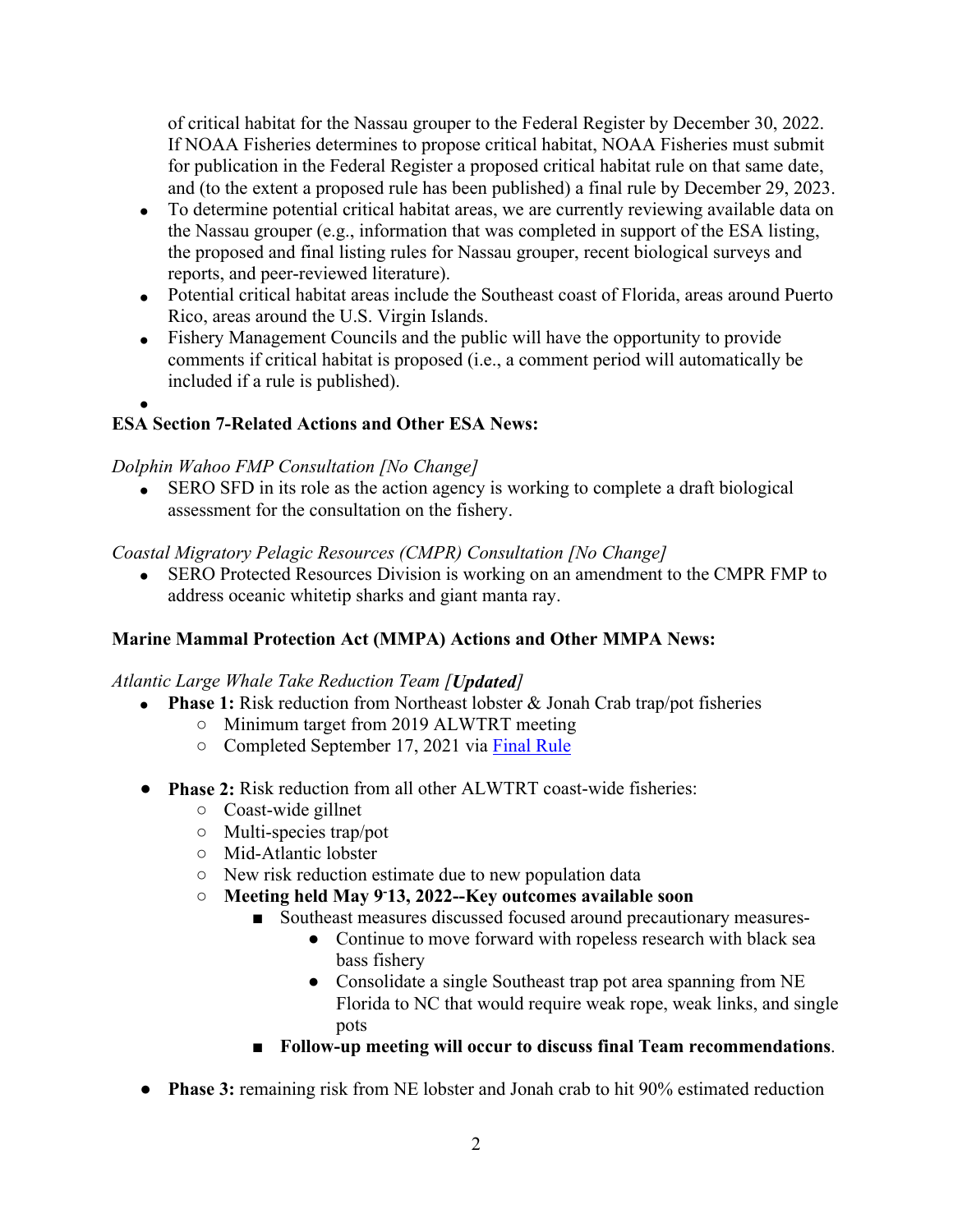needed to reduce mortalities and serious injuries in US commercial fisheries to PBR level

*Consideration of Amendments to the North Atlantic Right Whale Vessel Strike Reduction Rule [No Change]*

● NOAA Fisheries is continuing to evaluate options for further reducing lethal vessel strikes in U.S. waters, including examining the potential need for changes to both regulatory and non-regulatory efforts. We anticipate release of a proposed rule in late spring of this year.

### *Right Whale Caving Season [Updated]*

• During the 2021 North Atlantic right whale calving season, 19 live calves were identified.

### *North Atlantic Right Whale Unusual Mortality Event (UME) [No Change]*

- Elevated North Atlantic right whale mortalities began in 2017, primarily in Canada, and triggered the declaration of an Unusual Mortality Event. From 2017-2021, there were 34 mortalities and 16 serious injuries.
- The leading category for the cause of death for this UME is "human interaction," specifically from entanglements or vessel strikes.
- More information can be found at: [https://www.fisheries.noaa.gov/national/marine-life](https://www.fisheries.noaa.gov/national/marine-life-distress/2017-2021-north-atlantic-right-whale-unusual-mortality-event)[distress/2017-2021-north-atlantic-right-whale-unusual-mortality-event.](https://www.fisheries.noaa.gov/national/marine-life-distress/2017-2021-north-atlantic-right-whale-unusual-mortality-event)

#### *Pelagic Longline Take Reduction Plan Proposed Rule Development [No Change]*

- NMFS published a proposed rule to amend the PLTRP which included removing the CHSRA and associated requirements, implementation of terminal gear in the NEC, MAB, SAB, and FEC Pelagic Longline fishing areas as well as changes to mainline length requirements in the MAB.
- NMFS is preparing the final rule.

### *Bottlenose Dolphin Take Reduction Plan [No Change]*

#### *Report to Congress Regarding Interactions Between Bottlenose Dolphins and Sharks and Commercial, For-Hire, and Private Recreational Fisheries in the Gulf of Mexico and South Atlantic [New]*

• The report to congress was due to Congress March 27, 2022.

*In the News- Recent Sperm Whale Strandings in Florida Keys*

- Sperm whales are typically found in deep ocean waters far offshore. Greatest densities of sperm whales are in the central Northern Gulf of Mexico near Desoto Canyon as well as near the Dry Tortugas (Roberts et al. 2016).
- On May 4, a female sperm whale newborn calf was reported swimming off Key Largo, about 90 miles northeast from the more recent stranding. Although an aerial survey of the area was conducted to attempt to locate the calf's mother, no other whales were sighted. The small whale ended up stranding along a shallow tidal flat offshore of Pennekamp